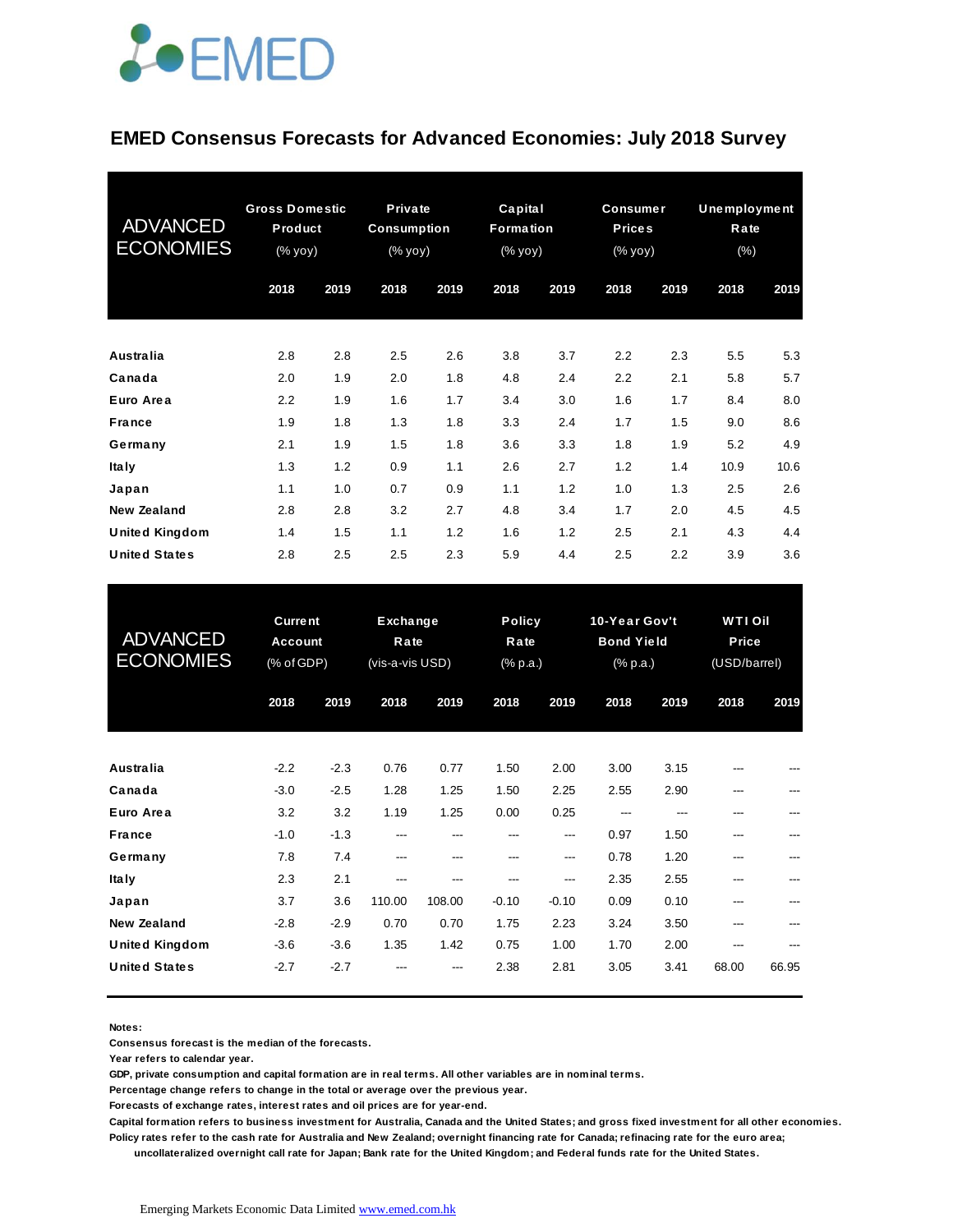

#### **EMED Consensus Forecasts for Emerging Markets: July 2018 Survey**

| <b>EMERGING</b><br><b>MARKETS</b> | <b>Gross Domestic</b><br>Product<br>$(%$ (% yoy) |      | Private<br><b>Consumption</b><br>(% yoy)<br>2018 | 2019 | <b>Fixed</b><br>Investment<br>(% yoy)<br>2018 | 2019 | Consumer<br><b>Prices</b><br>(% yoy)<br>2018 | 2019 | <b>Unemployment</b><br>Rate<br>$(\% )$<br>2018 | 2019  |
|-----------------------------------|--------------------------------------------------|------|--------------------------------------------------|------|-----------------------------------------------|------|----------------------------------------------|------|------------------------------------------------|-------|
|                                   | 2018                                             | 2019 |                                                  |      |                                               |      |                                              |      |                                                |       |
|                                   |                                                  |      |                                                  |      |                                               |      |                                              |      |                                                |       |
| Argentina                         | 1.7                                              | 2.5  | 2.4                                              | 2.4  | $-1.5$                                        | 3.3  | 26.7                                         | 17.7 | 8.1                                            | 8.2   |
| <b>Brazil</b>                     | 2.0                                              | 2.5  | 2.3                                              | 2.3  | 4.8                                           | 4.2  | 3.6                                          | 4.2  | 12.1                                           | 11.2  |
| Chile                             | 3.1                                              | 3.0  | 3.3                                              | 2.9  | 4.0                                           | 3.5  | 2.5                                          | 3.0  | 6.8                                            | 6.7   |
| China                             | 6.5                                              | 6.3  | 7.9                                              | 7.8  | 6.1                                           | 4.9  | 2.1                                          | 2.2  | 4.0                                            | 4.0   |
| Colombia                          | 2.5                                              | 3.0  | 2.3                                              | 3.0  | 2.7                                           | 4.5  | 3.3                                          | 3.4  | 9.7                                            | 9.9   |
| <b>Czech Republic</b>             | 3.5                                              | 2.9  | 2.9                                              | 2.3  | 4.9                                           | 3.2  | 2.0                                          | 2.0  | 2.3                                            | 2.1   |
| <b>Hong Kong</b>                  | 3.5                                              | 2.5  | 3.4                                              | 2.5  | 2.3                                           | 1.4  | 2.2                                          | 2.2  | 3.3                                            | 3.3   |
| Hungary                           | 3.8                                              | 2.6  | 4.0                                              | 3.2  | 8.9                                           | 1.5  | 2.5                                          | 2.9  | 3.9                                            | 3.8   |
| India                             | 7.4                                              | 7.5  | 7.0                                              | 6.5  | 8.5                                           | 9.1  | 4.7                                          | 4.6  | $\qquad \qquad \cdots$                         | $---$ |
| Indonesia                         | 5.3                                              | 5.4  | 5.1                                              | 5.3  | 6.0                                           | 4.6  | 3.9                                          | 4.0  | 5.5                                            | 5.4   |
| Malaysia                          | 5.3                                              | 5.0  | 5.6                                              | 4.6  | 5.3                                           | 7.8  | 2.6                                          | 2.5  | 3.3                                            | 3.2   |
| <b>Mexico</b>                     | 2.1                                              | 2.2  | 2.5                                              | 2.2  | 1.0                                           | 1.4  | 4.2                                          | 3.6  | 3.4                                            | 3.6   |
| <b>Philippines</b>                | 6.5                                              | 6.5  | 6.1                                              | 5.8  | 10.0                                          | 10.0 | 4.5                                          | 3.8  | 5.4                                            | 5.0   |
| Poland                            | 4.2                                              | 3.2  | 4.0                                              | 3.7  | 8.0                                           | 6.5  | 2.0                                          | 2.4  | 4.5                                            | 4.1   |
| Russia                            | 1.8                                              | 1.7  | 3.0                                              | 2.4  | 3.3                                           | 3.0  | 3.1                                          | 4.0  | 5.0                                            | 4.8   |
| Singapore                         | 3.0                                              | 2.7  | 2.9                                              | 3.6  | 1.5                                           | 3.5  | 1.0                                          | 1.2  | 2.2                                            | 2.3   |
| South Korea                       | 2.9                                              | 2.7  | 2.5                                              | 2.5  | 2.6                                           | 2.8  | 1.7                                          | 2.0  | 3.6                                            | 3.6   |
| <b>Taiwan</b>                     | 2.7                                              | 2.4  | 2.5                                              | 2.1  | 2.7                                           | 1.2  | 1.4                                          | 1.5  | 3.7                                            | 3.8   |
| <b>Thailand</b>                   | 4.2                                              | 3.7  | 3.5                                              | 3.2  | 4.5                                           | 4.3  | 1.2                                          | 1.5  | 1.0                                            | 0.9   |
| <b>Turkey</b>                     | 4.5                                              | 3.9  | 4.3                                              | 3.6  | 4.4                                           | 4.0  | 10.9                                         | 9.0  | 10.9                                           | 10.9  |

|                       | <b>Money</b>  |                                          | <b>Merchandise</b> |      | <b>Merchandise</b> |      | Current        |        |                                                                                                                     |       |  |  |
|-----------------------|---------------|------------------------------------------|--------------------|------|--------------------|------|----------------|--------|---------------------------------------------------------------------------------------------------------------------|-------|--|--|
| <b>EMERGING</b>       | Supply M2     |                                          | <b>Exports</b>     |      | <b>Imports</b>     |      | <b>Account</b> |        | Exchange<br>Rate<br>(vis-a-vis USD)<br>2018<br>29.00<br>24.60<br>3.55<br>615<br>6.45<br>2980<br>21.0<br>7.83<br>254 |       |  |  |
| <b>MARKETS</b>        | (% yoy)       |                                          | $(%$ (% yoy)       |      | $(%$ (% yoy)       |      | (% of GDP)     |        |                                                                                                                     |       |  |  |
|                       | 2018          | 2019                                     | 2018               | 2019 | 2018               | 2019 | 2018           | 2019   |                                                                                                                     | 2019  |  |  |
|                       |               |                                          |                    |      |                    |      |                |        |                                                                                                                     |       |  |  |
|                       |               |                                          |                    |      |                    |      |                |        |                                                                                                                     |       |  |  |
| Argentina             | 28.6          | 22.6                                     | 6.1                | 5.4  | 5.5                | 3.2  | $-5.5$         | $-5.3$ |                                                                                                                     |       |  |  |
| Brazil                | 6.4           | 6.8                                      | 5.1                | 3.2  | 11.4               | 6.9  | $-1.2$         | $-1.8$ |                                                                                                                     | 3.53  |  |  |
| Chile                 | 11.0          | 9.0                                      | 6.6                | 4.8  | 7.5                | 5.4  | $-1.8$         | $-1.5$ |                                                                                                                     | 611   |  |  |
| China                 | 8.4           | 8.4                                      | 6.7                | 4.5  | 10.1               | 5.6  | 1.1            | 1.0    |                                                                                                                     | 6.34  |  |  |
| Colombia              | 11.1          | 12.3                                     | 5.9                | 3.0  | 5.1                | 6.1  | $-2.9$         | $-3.0$ |                                                                                                                     | 2975  |  |  |
| <b>Czech Republic</b> | $\frac{1}{2}$ | $\frac{1}{2}$                            | 4.5                | 3.7  | 5.8                | 3.1  | 0.5            | 0.6    |                                                                                                                     | 21.1  |  |  |
| <b>Hong Kong</b>      | 7.4           | 9.7                                      | 4.6                | 5.0  | 4.6                | 3.9  | 3.5            | 3.2    |                                                                                                                     | 7.80  |  |  |
| Hungary               | 4.1           | $---$                                    | 6.3                | 3.0  | 7.9                | 3.6  | 2.0            | 2.2    |                                                                                                                     | 258   |  |  |
| India                 | 11.0          | $\hspace{0.05cm} \ldots \hspace{0.05cm}$ | 9.9                | 11.1 | 10.1               | 8.5  | $-1.9$         | $-2.1$ | 67.1                                                                                                                | 65.0  |  |  |
| Indonesia             | 12.0          | $---$                                    | 5.9                | 9.0  | 8.5                | 10.1 | $-2.1$         | $-2.2$ | 13800                                                                                                               | 13653 |  |  |
| Malaysia              | 3.9           | $---$                                    | 7.0                | 7.0  | 7.0                | 8.5  | 3.0            | 2.7    | 3.95                                                                                                                | 3.90  |  |  |
| <b>Mexico</b>         | 9.6           | 9.4                                      | 9.5                | 6.2  | 8.9                | 6.9  | $-1.8$         | $-1.9$ | 19.0                                                                                                                | 18.5  |  |  |
| <b>Philippines</b>    | 15.8          | 11.9                                     | 6.8                | 10.0 | 7.4                | 9.5  | $-1.0$         | $-1.2$ | 52.3                                                                                                                | 53.0  |  |  |
| Poland                | 8.5           | 7.8                                      | 7.0                | 6.5  | 7.8                | 6.9  | $-0.7$         | $-1.0$ | 3.49                                                                                                                | 3.44  |  |  |
| Russia                | 10.5          | 10.0                                     | 3.5                | 11.6 | 8.9                | 2.3  | 3.9            | 3.5    | 60.2                                                                                                                | 59.3  |  |  |
| Singapore             | 6.2           | $\frac{1}{2}$                            | 4.6                | 8.3  | 5.6                | 8.7  | 19.2           | 19.0   | 1.34                                                                                                                | 1.31  |  |  |
| South Korea           | 6.3           | 6.2                                      | 5.3                | 4.4  | 5.6                | 3.4  | 5.4            | 5.5    | 1085                                                                                                                | 1059  |  |  |
| <b>Taiwan</b>         | 4.1           | 4.0                                      | 5.9                | 6.9  | 7.3                | 7.3  | 13.8           | 13.2   | 29.7                                                                                                                | 29.2  |  |  |
| <b>Thailand</b>       | 5.0           | 6.0                                      | 8.3                | 5.3  | 12.2               | 6.5  | 8.8            | 7.5    | 32.5                                                                                                                | 31.6  |  |  |
| Turkey                | 14.7          | 17.0                                     | 6.9                | 5.4  | 6.0                | 3.9  | $-5.7$         | $-5.3$ | 4.20                                                                                                                | 4.33  |  |  |
|                       |               |                                          |                    |      |                    |      |                |        |                                                                                                                     |       |  |  |

**Notes:** 

**Consensus forecast is the median of the forecasts.**

**Year refers to calendar year except for India for which fiscal year (April to March) is used. GDP, private consumption and fixed investment are in real terms. All other variables are in nominal terms.**

**Percentage change refers to change in the total or average over the previous year, except for money supply growth which is based on year-end figures.**

**Forecasts of exchange rates and interest rates are for year-end.**

**Forecasts for India are FY18/19 and FY19/20**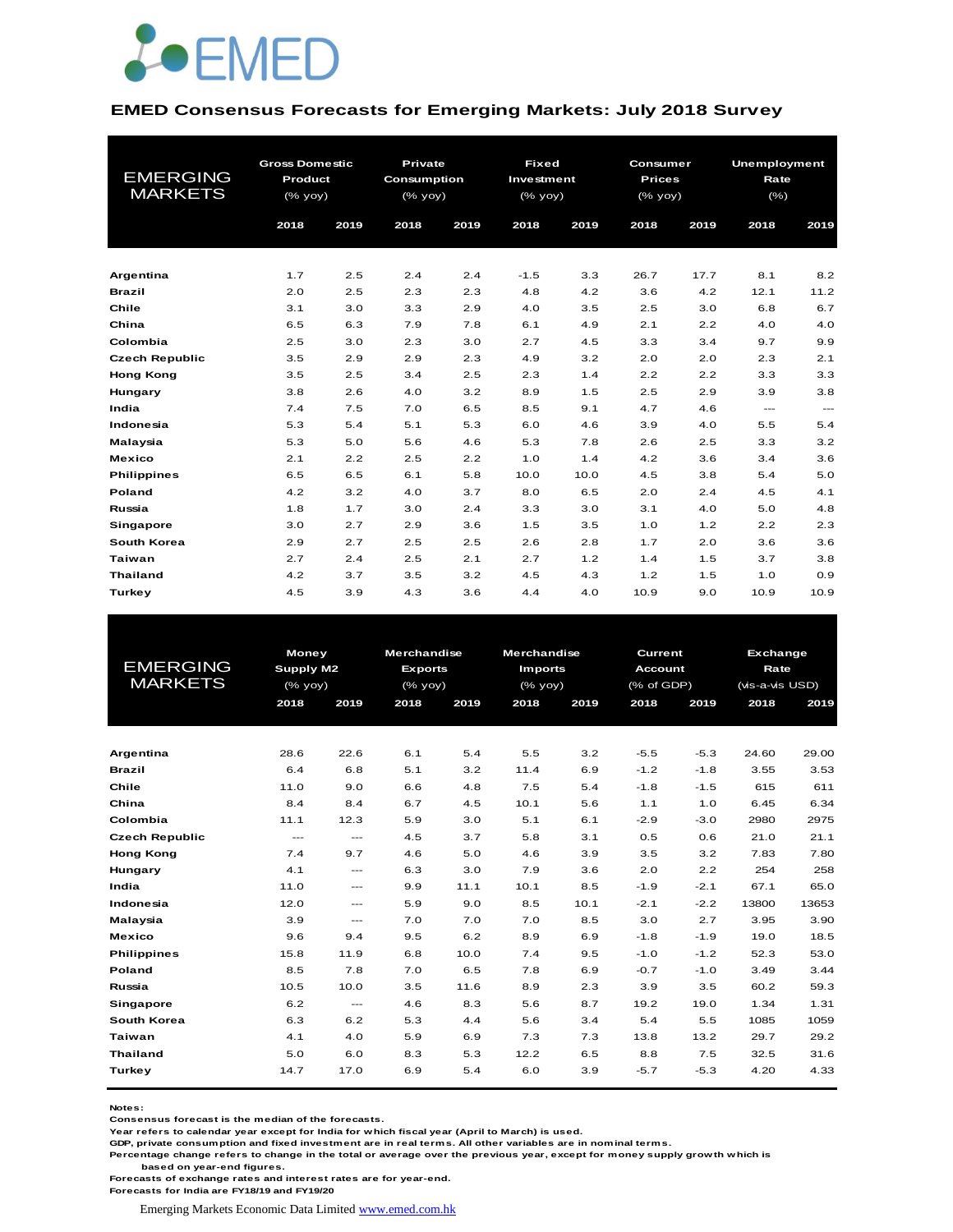# **JOEMED**

## **EMED Consensus Forecasts for the United States: July 2018 Survey**

| <b>UNITED STATES</b>             | <b>Gross Domestic</b><br>Product<br>(% yoy)<br>2018<br>2019 |     | <b>Consumer</b><br><b>Prices</b><br>(% yoy)<br>2018<br>2019 |     | <b>UNITED STATES</b>                | <b>Gross Domestic</b><br>Product<br>(% yoy)<br>2018<br>2019 |     | <b>Consumer</b><br><b>Prices</b><br>(% yoy)<br>2018<br>2019 |     |
|----------------------------------|-------------------------------------------------------------|-----|-------------------------------------------------------------|-----|-------------------------------------|-------------------------------------------------------------|-----|-------------------------------------------------------------|-----|
|                                  |                                                             |     |                                                             |     |                                     |                                                             |     |                                                             |     |
| <b>ABN AMRO</b>                  | 3.0                                                         | 2.7 | 2.4                                                         | 2.2 | Kiel Institute                      | 2.5                                                         | 1.9 | 2.3                                                         | 2.2 |
| <b>Action Economics</b>          | 3.0                                                         | 3.0 | 2.5                                                         | 2.4 | <b>Moody's Analytics</b>            | 3.0                                                         | 2.5 | 2.7                                                         | 2.6 |
| <b>AIB Global Treasury</b>       | 2.6                                                         | 2.1 | 2.4                                                         | 2.2 | <b>Mortgage Bankers Association</b> | 2.9                                                         | 2.3 | 2.5                                                         | 2.3 |
| <b>Allianz</b>                   | 2.6                                                         | 2.2 | 2.3                                                         | 2.4 | <b>NAR</b>                          | 3.0                                                         | 2.7 | 3.1                                                         | 2.8 |
| <b>Bank Julius Baer</b>          | 2.7                                                         | 1.7 | 2.6                                                         | 1.8 | <b>National Bank of Canada</b>      | 3.0                                                         | 2.3 | 2.5                                                         | 2.3 |
| <b>BayernLB</b>                  | 2.8                                                         | 2.8 | 2.5                                                         | 2.1 | <b>NIESR</b>                        | 2.7                                                         | 2.6 | 2.3                                                         | 2.1 |
| <b>BBVA</b>                      | 2.8                                                         | 2.8 | 2.7                                                         | 2.7 | <b>Northern Trust</b>               | 2.9                                                         | 2.4 | 2.6                                                         | 2.3 |
| <b>Berenberg Capital Markets</b> | 2.8                                                         | 2.4 | 2.3                                                         | 2.4 | <b>OCBC Bank</b>                    | 2.8                                                         | 2.4 | 2.5                                                         | 2.4 |
| <b>BMO Capital Markets</b>       | 2.8                                                         | 2.5 | 2.0                                                         | 2.0 | <b>PNC</b>                          | 3.0                                                         | 2.9 | 2.7                                                         | 2.2 |
| <b>BNP Paribas</b>               | 3.0                                                         | 2.0 | 2.5                                                         | 2.1 | Prometeia                           | 2.9                                                         | 2.4 | 2.7                                                         | 2.2 |
| <b>Capital Economics</b>         | 2.9                                                         | 2.0 | 2.3                                                         | 2.2 | <b>Raymond James</b>                | 2.7                                                         | 1.9 | 2.6                                                         | 2.0 |
| <b>CIBC World Markets</b>        | 2.9                                                         | 1.9 | 2.7                                                         | 2.5 | Royal Bank of Canada                | 2.9                                                         | 2.4 | 2.6                                                         | 2.5 |
| <b>Comerica Bank</b>             | 2.9                                                         | 2.7 | 2.6                                                         | 2.3 | <b>Schroders</b>                    | 2.9                                                         | 2.6 | 2.8                                                         | 2.4 |
| Commerzbank                      | 2.7                                                         | 2.0 | 2.5                                                         | 2.5 | <b>Scotia Capital</b>               | 2.8                                                         | 2.3 | 2.4                                                         | 2.4 |
| <b>Credit Agricole</b>           | 3.1                                                         | 2.9 | 2.5                                                         | 2.1 | <b>Societe Generale</b>             | 2.6                                                         | 1.4 | 2.5                                                         | 2.0 |
| <b>Credit Suisse</b>             | 2.8                                                         | 2.4 | 2.5                                                         | 2.2 | <b>Standard &amp; Poor's</b>        | 3.0                                                         | 2.5 | 2.2                                                         | 2.2 |
| Daiwa Institute of Research      | 2.7                                                         | 2.3 | 2.5                                                         | 2.2 | <b>TD Economics</b>                 | 3.0                                                         | 2.8 | 2.5                                                         | 2.1 |
| Danske Bank                      | 2.5                                                         | 2.3 | 2.5                                                         | 2.0 | <b>UOB</b>                          | 2.5                                                         | 2.3 | 2.5                                                         | 2.5 |
| <b>DBS Bank</b>                  | 2.6                                                         | 2.5 | 1.8                                                         | 1.8 | <b>Wells Fargo</b>                  | 2.9                                                         | 2.8 | 2.5                                                         | 2.3 |
| Deka Bank                        | 2.8                                                         | 1.9 | 2.6                                                         | 2.4 |                                     |                                                             |     |                                                             |     |
| <b>Desjardins</b>                | 2.8                                                         | 2.5 | 2.5                                                         | 2.0 |                                     |                                                             |     |                                                             |     |
| <b>DIW Berlin</b>                | 2.8                                                         | 2.5 | 2.6                                                         | 2.1 |                                     |                                                             |     |                                                             |     |
| <b>DZ Bank</b>                   | 2.9                                                         | 2.5 | 2.6                                                         | 2.6 | <b>CONSENSUS</b>                    |                                                             |     |                                                             |     |
| <b>Fannie Mae</b>                | 2.9                                                         | 2.5 | 2.6                                                         | 2.1 | Median                              | 2.8                                                         | 2.4 | 2.5                                                         | 2.2 |
| <b>First Trust Advisors</b>      | 3.2                                                         | 3.2 | 2.6                                                         | 2.6 | Mean                                | 2.8                                                         | 2.4 | 2.5                                                         | 2.3 |
| <b>Freddie Mac</b>               | 2.6                                                         | 2.5 | 2.6                                                         | 2.4 | High                                | 3.2                                                         | 3.2 | 3.1                                                         | 2.8 |
| <b>ING</b>                       | 3.0                                                         | 2.6 | 2.6                                                         | 2.2 | Low                                 | 2.5                                                         | 1.4 | 1.8                                                         | 1.8 |
| Intesa Sanpaolo                  | 2.8                                                         | 2.8 | 2.4                                                         | 1.8 | <b>Standard Deviation</b>           | 0.2                                                         | 0.4 | 0.2                                                         | 0.2 |
| Continues in the next column     |                                                             |     |                                                             |     |                                     |                                                             |     |                                                             |     |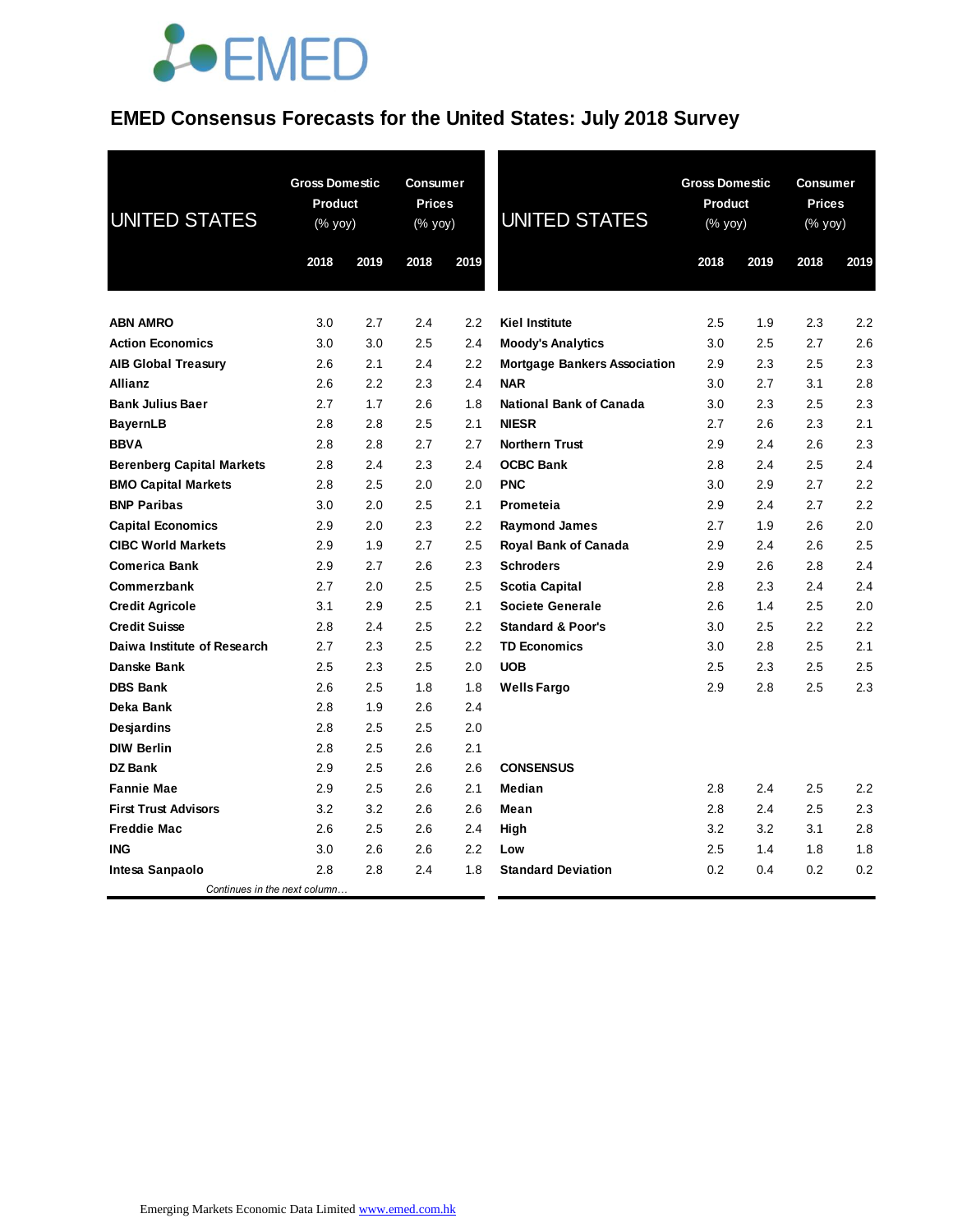

## **EMED Consensus Forecasts for the Euro Area: July 2018 Survey**

| <b>EURO AREA</b>                 | <b>Gross Domestic</b><br><b>Product</b><br>(% yoy) |      | <b>Consumer</b><br><b>Prices</b><br>(% yoy) |      | <b>EURO AREA</b>            | <b>Gross Domestic</b><br>Product<br>(% yoy) |      | <b>Consumer</b><br><b>Prices</b><br>(% yoy) |      |
|----------------------------------|----------------------------------------------------|------|---------------------------------------------|------|-----------------------------|---------------------------------------------|------|---------------------------------------------|------|
|                                  | 2018                                               | 2019 | 2018                                        | 2019 |                             | 2018                                        | 2019 | 2018                                        | 2019 |
| <b>ABN AMRO</b>                  | 2.2                                                | 2.1  | 1.7                                         | 1.4  | <b>ING</b>                  | 2.4                                         | 1.8  | 1.5                                         | 1.7  |
| <b>AIB Global Treasury</b>       | 2.3                                                | 1.9  | 1.6                                         | 1.6  | Intesa Sanpaolo             | 2.4                                         | 1.9  | 1.5                                         | 1.7  |
| <b>Allianz</b>                   | 2.2                                                | 2.0  | 1.5                                         | 1.7  | <b>Kiel Institute</b>       | 2.3                                         | 2.0  | 1.7                                         | 1.7  |
| <b>Bank Julius Baer</b>          | 2.2                                                | 1.7  | 1.8                                         | 1.8  | <b>Moody's Analytics</b>    | 2.2                                         | 1.9  | 1.6                                         | 1.6  |
| <b>BayernLB</b>                  | 2.1                                                | 1.7  | 1.6                                         | 1.7  | <b>NIESR</b>                | 2.3                                         | 1.9  | 1.6                                         | 1.6  |
| <b>Berenberg Capital Markets</b> | 2.0                                                | 1.8  | 1.6                                         | 1.8  | <b>OCBC Bank</b>            | 2.3                                         | 2.0  | 1.7                                         | 1.5  |
| <b>BMO Capital Markets</b>       | 2.2                                                | 1.8  | 1.7                                         | 1.9  | Prometeia                   | 2.1                                         | 1.8  | 1.7                                         | 1.8  |
| <b>BNP Paribas</b>               | 2.2                                                | 1.7  | 1.9                                         | 1.8  | <b>Royal Bank of Canada</b> | 2.2                                         | 1.8  | 1.6                                         | 1.5  |
| <b>Capital Economics</b>         | 2.3                                                | 2.0  | 1.6                                         | 1.2  | <b>Schroders</b>            | 2.4                                         | 2.1  | 1.6                                         | 1.5  |
| <b>CIBC World Markets</b>        | 2.1                                                | 1.5  | 1.6                                         | 1.9  | <b>Scotia Capital</b>       | 2.3                                         | 2.3  | 1.9                                         | 1.7  |
| Commerzbank                      | 2.0                                                | 1.8  | 1.7                                         | 1.4  | Societe Generale            | 2.4                                         | 1.9  | 1.6                                         | 1.3  |
| <b>Credit Agricole</b>           | 2.2                                                | 2.0  | 1.6                                         | 1.5  | <b>TD Economics</b>         | 2.1                                         | 1.9  | 1.7                                         | 1.6  |
| <b>Credit Suisse</b>             | 2.2                                                | 2.0  | 1.7                                         | 1.7  | <b>UOB</b>                  | 2.3                                         | 1.9  | 1.5                                         | 1.6  |
| Danske Bank                      | 2.1                                                | 1.7  | 1.7                                         | 1.4  |                             |                                             |      |                                             |      |
| <b>DBS Bank</b>                  | 2.2                                                | 2.2  | 1.4                                         | 1.4  | <b>CONSENSUS</b>            |                                             |      |                                             |      |
| Deka Bank                        | 2.2                                                | 1.7  | 1.7                                         | 1.7  | Median                      | 2.2                                         | 1.9  | 1.6                                         | 1.7  |
| <b>DIW Berlin</b>                | 2.0                                                | 1.7  | 1.9                                         | 1.8  | Mean                        | 2.2                                         | 1.9  | 1.6                                         | 1.6  |
| <b>DZ Bank</b>                   | 1.9                                                | 1.5  | 1.6                                         | 1.7  | High                        | 2.4                                         | 2.3  | 1.9                                         | 1.9  |
| <b>ETLA</b>                      | 2.3                                                | 1.8  | 1.5                                         | 1.8  | Low                         | 1.9                                         | 1.5  | 1.4                                         | 1.2  |
| <b>EUROFER</b>                   | 2.2                                                | 1.9  | 1.6                                         | 1.8  | <b>Standard Deviation</b>   | 0.1                                         | 0.2  | 0.1                                         | 0.2  |
| Continues in the next column     |                                                    |      |                                             |      |                             |                                             |      |                                             |      |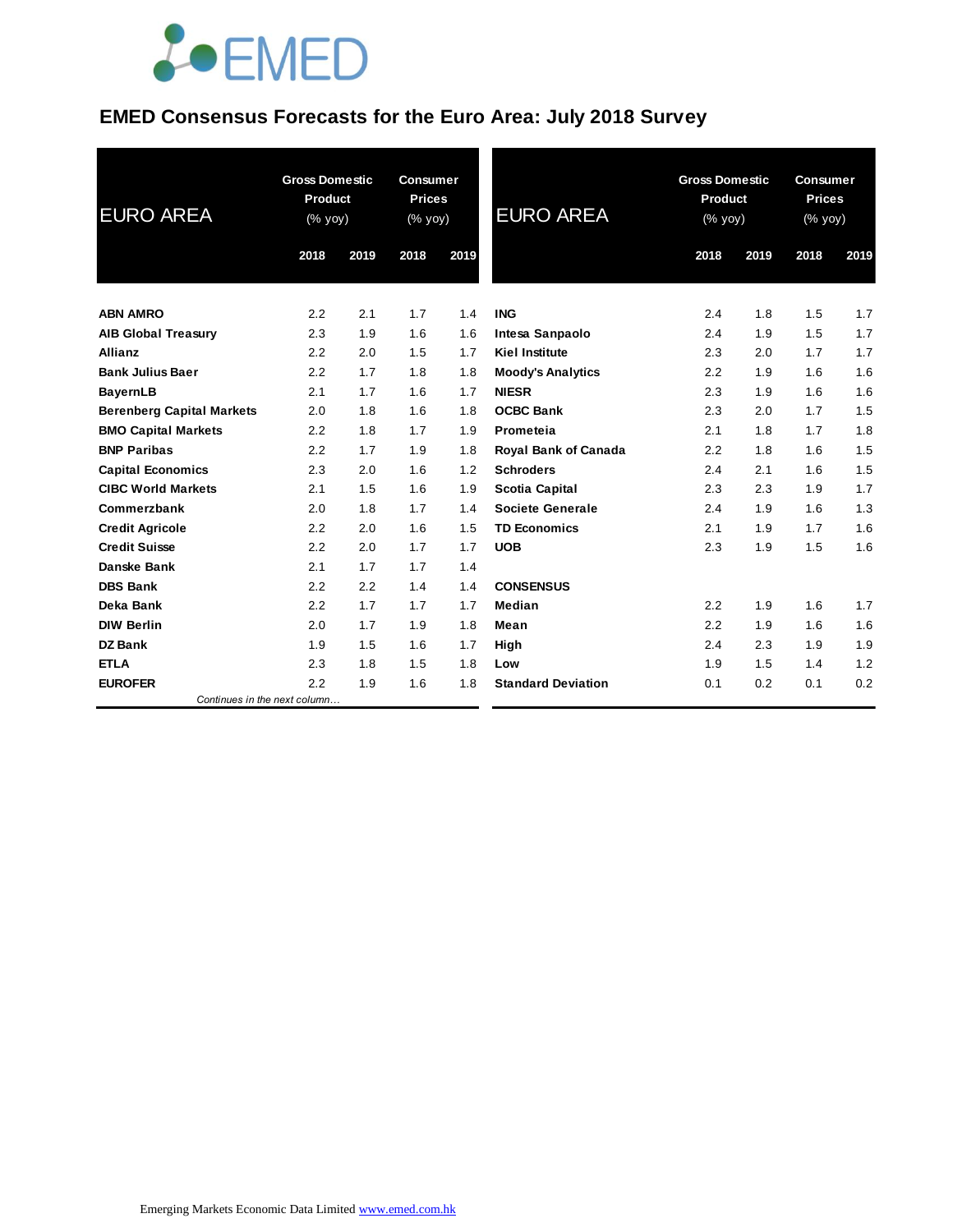# **JOEMED**

### **EMED Consensus Forecasts for Japan: July 2018 Survey**

| <b>JAPAN</b>                     | <b>Gross Domestic</b><br><b>Product</b><br>(% yoy) |      | <b>Consumer</b><br><b>Prices</b><br>(% yoy) |      | <b>JAPAN</b>              | <b>Gross Domestic</b><br>Product<br>(% yoy) |      | <b>Consumer</b><br><b>Prices</b><br>(% yoy) |      |
|----------------------------------|----------------------------------------------------|------|---------------------------------------------|------|---------------------------|---------------------------------------------|------|---------------------------------------------|------|
|                                  | 2018                                               | 2019 | 2018                                        | 2019 |                           | 2018                                        | 2019 | 2018                                        | 2019 |
| <b>ABN AMRO</b>                  | 1.1                                                | 0.9  | 1.0                                         | 0.8  | Intesa Sanpaolo           | 1.2                                         | 0.9  | 1.7                                         | 1.2  |
| <b>AIB Global Treasury</b>       | 1.4                                                | 1.1  | 1.0                                         | 0.5  | <b>JCER</b>               | 1.0                                         | 0.9  | 1.0                                         | 1.7  |
| <b>Allianz</b>                   | 1.2                                                | 1.0  | 1.2                                         | 1.5  | <b>Kiel Institute</b>     | 1.5                                         | 1.3  | 0.7                                         | 1.8  |
| <b>Bank Julius Baer</b>          | 0.8                                                | 0.9  | 0.8                                         | 0.5  | <b>Mizuho Securities</b>  | 1.2                                         | 0.8  | 1.2                                         | 1.2  |
| Bank of Tokyo-Mitsubishi UFJ     | 1.2                                                | 0.9  | 1.1                                         | 1.5  | <b>Moody's Analytics</b>  | 0.9                                         | 0.7  | 0.8                                         | 1.0  |
| <b>BayernLB</b>                  | 0.6                                                | 0.8  | 1.0                                         | 1.1  | <b>NIESR</b>              | 1.2                                         | 0.9  | 0.8                                         | 1.3  |
| <b>Berenberg Capital Markets</b> | 1.1                                                | 0.9  | 1.3                                         | 1.3  | <b>OCBC Bank</b>          | 1.2                                         | 1.0  | 1.0                                         | 1.0  |
| <b>BMO Capital Markets</b>       | 1.5                                                | 1.2  | 0.9                                         | 1.4  | Prometeia                 | 0.8                                         | 1.2  | 1.0                                         | 1.4  |
| <b>BNP Paribas</b>               | 0.8                                                | 0.6  | 0.9                                         | 0.8  | <b>Schroders</b>          | 1.3                                         | 1.1  | 1.2                                         | 1.4  |
| <b>Capital Economics</b>         | 1.2                                                | 1.0  | 1.0                                         | 1.0  | <b>Scotia Capital</b>     | 1.1                                         | 0.9  | 1.0                                         | 2.3  |
| <b>CIBC World Markets</b>        | 1.2                                                | 0.8  | 0.9                                         | 1.1  | <b>Societe Generale</b>   | 1.2                                         | 1.4  | 0.8                                         | 1.5  |
| Commerzbank                      | 0.8                                                | 1.2  | 0.6                                         | 0.6  | <b>TD Economics</b>       | 1.0                                         | 1.3  | 1.1                                         | 1.3  |
| <b>Credit Agricole</b>           | 1.0                                                | 1.8  | 1.0                                         | 1.3  | <b>UOB</b>                | 1.8                                         | 1.9  | 1.8                                         | 1.9  |
| <b>Credit Suisse</b>             | 1.3                                                | 1.0  | 0.7                                         | 0.8  |                           |                                             |      |                                             |      |
| Daiwa Institute of Research      | 1.0                                                | 0.8  | 1.0                                         | 1.4  | <b>CONSENSUS</b>          |                                             |      |                                             |      |
| <b>DBS Bank</b>                  | 1.1                                                | 0.9  | 0.8                                         | 1.0  | Median                    | 1.1                                         | 1.0  | 1.0                                         | 1.3  |
| Deka Bank                        | 0.8                                                | 0.7  | 0.9                                         | 1.6  | Mean                      | 1.1                                         | 1.0  | 1.0                                         | 1.3  |
| <b>DIW Berlin</b>                | 1.1                                                | 1.0  | 1.0                                         | 1.1  | High                      | 1.8                                         | 1.9  | 1.8                                         | 2.3  |
| <b>DZ Bank</b>                   | 0.8                                                | 1.0  | 1.0                                         | 1.3  | Low                       | 0.6                                         | 0.6  | 0.6                                         | 0.5  |
| <b>ING</b>                       | 1.8                                                | 1.3  | 1.3                                         | 1.9  | <b>Standard Deviation</b> | 0.3                                         | 0.3  | 0.3                                         | 0.4  |
| Continues in the next column     |                                                    |      |                                             |      |                           |                                             |      |                                             |      |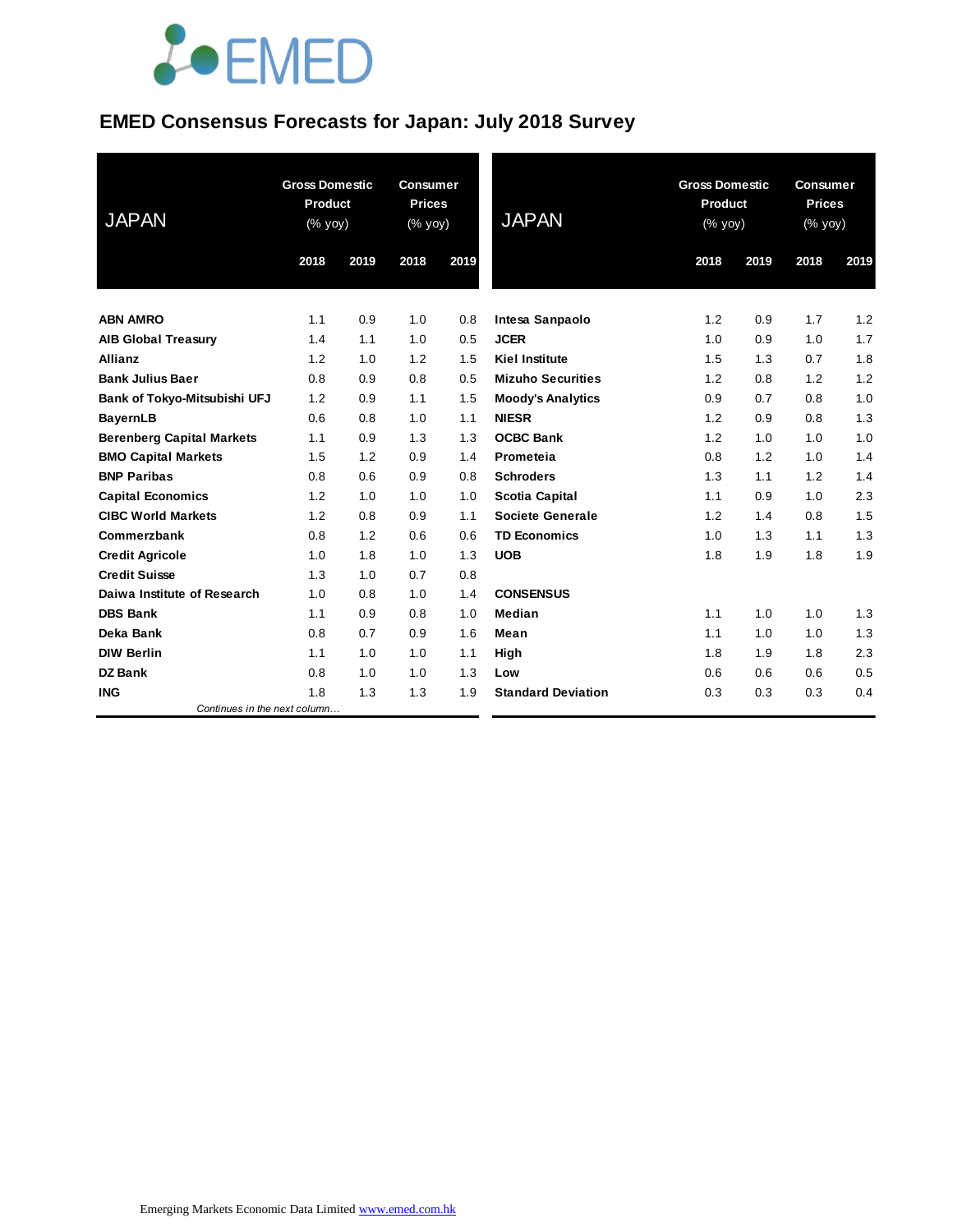# **JOEMED**

## **EMED Consensus Forecasts for China: July 2018 Survey**

| <b>CHINA</b>                     | <b>Gross Domestic</b><br><b>Product</b><br>$(% \mathsf{Y}^{\prime }\mathsf{Y}^{\prime }\mathsf{Y}^{\prime })$ |      | <b>Consumer</b><br><b>Prices</b><br>(% yoy) |      | <b>CHINA</b>              | <b>Gross Domestic</b><br>Product<br>$(% \mathsf{Y}^{\prime }\mathsf{Y}^{\prime }\mathsf{Y}^{\prime })$ |      | <b>Consumer</b><br><b>Prices</b><br>(% yoy) |      |
|----------------------------------|---------------------------------------------------------------------------------------------------------------|------|---------------------------------------------|------|---------------------------|--------------------------------------------------------------------------------------------------------|------|---------------------------------------------|------|
|                                  | 2018                                                                                                          | 2019 | 2018                                        | 2019 |                           | 2018                                                                                                   | 2019 | 2018                                        | 2019 |
| <b>ABN AMRO</b>                  | 6.5                                                                                                           | 6.0  | 2.5                                         | 2.5  | <b>ING</b>                | 6.8                                                                                                    | 6.7  | 1.7                                         | 1.9  |
| <b>Allianz</b>                   | 6.5                                                                                                           | 6.2  | 2.5                                         | 2.8  | Intesa Sanpaolo           | 6.4                                                                                                    | 6.2  | 2.2                                         | 2.2  |
| <b>Bank Julius Baer</b>          | 6.4                                                                                                           | 6.0  | 1.9                                         | 2.2  | <b>Kiel Institute</b>     | 6.4                                                                                                    | 6.1  | 2.1                                         | 2.3  |
| <b>Bank of East Asia</b>         | 6.6                                                                                                           | 6.3  | 2.2                                         | 2.0  | <b>Moody's Analytics</b>  | 6.7                                                                                                    | 6.4  | 1.9                                         | 2.5  |
| <b>BayernLB</b>                  | 6.6                                                                                                           | 6.2  | 2.2                                         | 2.4  | <b>NIESR</b>              | 6.6                                                                                                    | 6.3  | 2.4                                         | 2.4  |
| <b>BBVA</b>                      | 6.3                                                                                                           | 6.0  | 2.3                                         | 2.5  | <b>OCBC Bank</b>          | 6.5                                                                                                    | 6.4  | 1.8                                         | 2.5  |
| <b>Berenberg Capital Markets</b> | 6.4                                                                                                           | 6.1  | 2.2                                         | 2.0  | Prometeia                 | 6.5                                                                                                    | 5.9  | 2.3                                         | 2.6  |
| <b>BMO Capital Markets</b>       | 6.7                                                                                                           | 6.3  | 2.0                                         | 2.0  | <b>Schroders</b>          | 6.6                                                                                                    | 6.4  | 2.4                                         | 2.0  |
| <b>BNP Paribas</b>               | 6.4                                                                                                           | 6.3  | 2.3                                         | 2.5  | <b>Scotia Capital</b>     | 6.6                                                                                                    | 6.3  | 2.1                                         | 2.5  |
| <b>Capital Economics</b>         | 6.7                                                                                                           | 6.5  | 2.0                                         | 1.5  | Societe Generale          | 6.6                                                                                                    | 6.1  | 2.2                                         | 2.2  |
| Commerzbank                      | 6.4                                                                                                           | 6.2  | 1.7                                         | 2.3  | <b>UOB</b>                | 6.7                                                                                                    | 6.6  | 2.1                                         | 2.2  |
| <b>Credit Agricole</b>           | 6.6                                                                                                           | 6.4  | 2.5                                         | 1.6  |                           |                                                                                                        |      |                                             |      |
| <b>Credit Suisse</b>             | 6.5                                                                                                           | 6.2  | 1.9                                         | 2.0  |                           |                                                                                                        |      |                                             |      |
| Daiwa Institute of Research      | 6.5                                                                                                           | 6.3  | 2.0                                         | 2.1  | <b>CONSENSUS</b>          |                                                                                                        |      |                                             |      |
| Danske Bank                      | 6.6                                                                                                           | 6.4  | 2.3                                         | 2.3  | Median                    | 6.6                                                                                                    | 6.3  | 2.1                                         | 2.2  |
| <b>DBS Bank</b>                  | 6.6                                                                                                           | 6.2  | 2.1                                         | 2.2  | Mean                      | 6.5                                                                                                    | 6.3  | 2.1                                         | 2.2  |
| Deka Bank                        | 6.6                                                                                                           | 6.4  | 1.8                                         | 2.1  | High                      | 6.8                                                                                                    | 6.7  | 2.5                                         | 2.8  |
| <b>DIW Berlin</b>                | 6.5                                                                                                           | 6.3  | 2.0                                         | 2.4  | Low                       | 6.3                                                                                                    | 5.9  | 1.7                                         | 1.5  |
| <b>DZ Bank</b>                   | 6.5                                                                                                           | 6.5  | 2.0                                         | 2.0  | <b>Standard Deviation</b> | 0.1                                                                                                    | 0.2  | 0.2                                         | 0.3  |
| Continues in the next column     |                                                                                                               |      |                                             |      |                           |                                                                                                        |      |                                             |      |